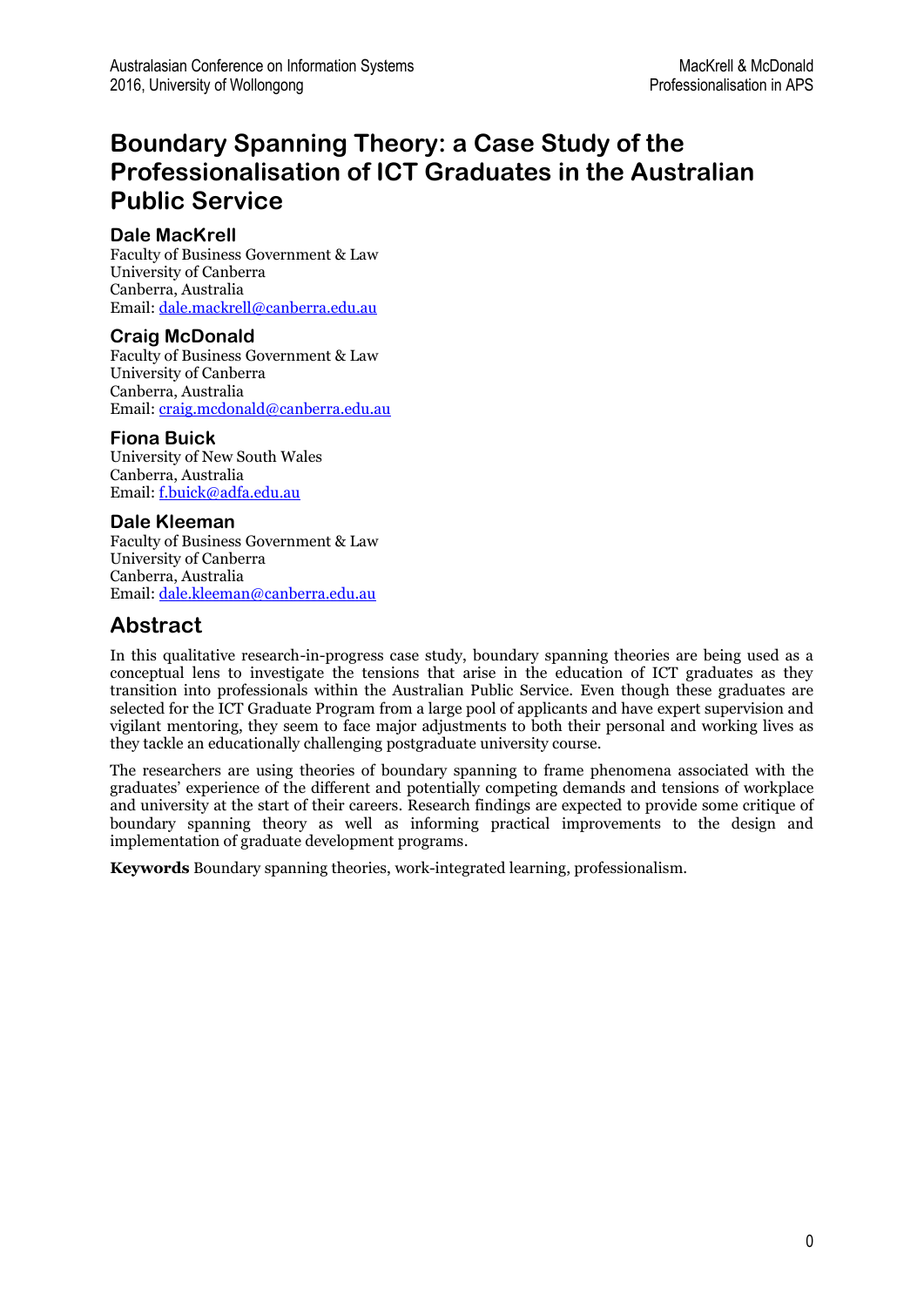## **1 Introduction**

In this qualitative research-in-progress case study, theories of boundary spanning are used as conceptual lenses to investigate the tensions that arise in the education of ICT graduates as they transition into professionals within the Australian Public Service (APS). Each year, the APS appoints new ICT graduates to its ranks to build ICT skills and capacity. Even though these graduates are selected from a large pool of applicants and have expert supervision and vigilant mentoring, they appear to face major adjustments to both their personal and working lives as they tackle a challenging postgraduate university course.

The researchers are using boundary spanning concepts to frame the phenomena associated with the graduates' experience of the different and potentially competing demands and tensions of workplace and university at the start of their careers. This theory has been proposed as a means for examining complex situations involving different and potentially conflict domains. The findings from this case study research are expected to inform practical improvements to the design and implementation of graduate development programs such as the ICT Graduate Program (ICTGP) while critiquing boundary spanning in this setting.

Following this introduction, theories of boundary spanning are discussed in Section 2, the case study site is described in Section 3, research questions and contributions are framed in Section 4, the research approach is presented in Section 5, findings to date are discussed in Section 6, and Section 7 is the concluding section.

## **2 Theoretical Framework**

Theories of boundary spanning involve both boundary spanners (such as humans) and boundary objects (such as artefacts). Levina and Vaast (2005) argue that to establish boundary objects-in-use, organisations rely on boundary spanners-in-practice.

Boundary objects include conceptual or physical artefacts. The seminal paper by Star and Griesemer (1989) drew on scientific study in the natural history world, classifying boundary objects as repositories (library or museum), ideal types (diagram or map or atlas), coincident boundaries (maps within which different internal features may be represented), and standardised forms (methods of communications across dispersed work groups).

Gal, Lyytinen and Yoo (2008) claimed that boundary objects facilitate cross-organisational communication and organisational identities, and that changes in boundary objects enable respective changes in cross-organisational communication and organisational identities. Lee (2007, p. 308) advocated that artefacts, through advanced conceptualisation of boundary objects, can be used to "push boundaries rather than merely sailing across them". On the other hand, Kimble, Grenier and Goglio-Primard (2010) viewed boundary objects unfavourably. They criticised the notion of boundary objects as being too mechanistic by ignoring motivational contexts and intergroup politics.

Boundary spanners are defined as individuals or groups who work across organisational boundaries to broker relationships, culture and so forth (Williams 2002). Boundary spanners connect areas within an organisation or with similar networks outside of the organisation (Cross and Parker 2004). One of the difficulties we see for these graduates is the necessity to work across a multiplicity of boundaries, particularly those that separate educational institutions from the workplace, and theory from practice. In this study, we view the ICTGP as a boundary spanning activity which facilitates effective joined-up working by the graduates through coordination and communication across boundaries.

The literature presupposes that the boundaries are known and that the tasks required of boundary spanners are clear (Lamont and Molnár 2002). All the same, the perceptions of a boundary may be more general and may shift in different settings. For example in General Systems Theory a boundary may be dynamic, permeable, malleable, and so on. This research is situated in a context where boundaries may not be so clear and we seek to analyse and define the boundaries across which the graduates are expected to operate and to identify the multiple issues with which they have to deal.

## **3 Case Study Site**

The Australian Public Service (APS) appoints new ICT graduates to its ranks to build skills and capacity. The case study concerns the ICT Graduate Program (ICTGP) facilitated by the Department of Finance which has about forty new ICT graduates annually (some other APS agencies or departments manage their own ICT graduate programs). The ICTGP is seen as a critical juncture for graduates'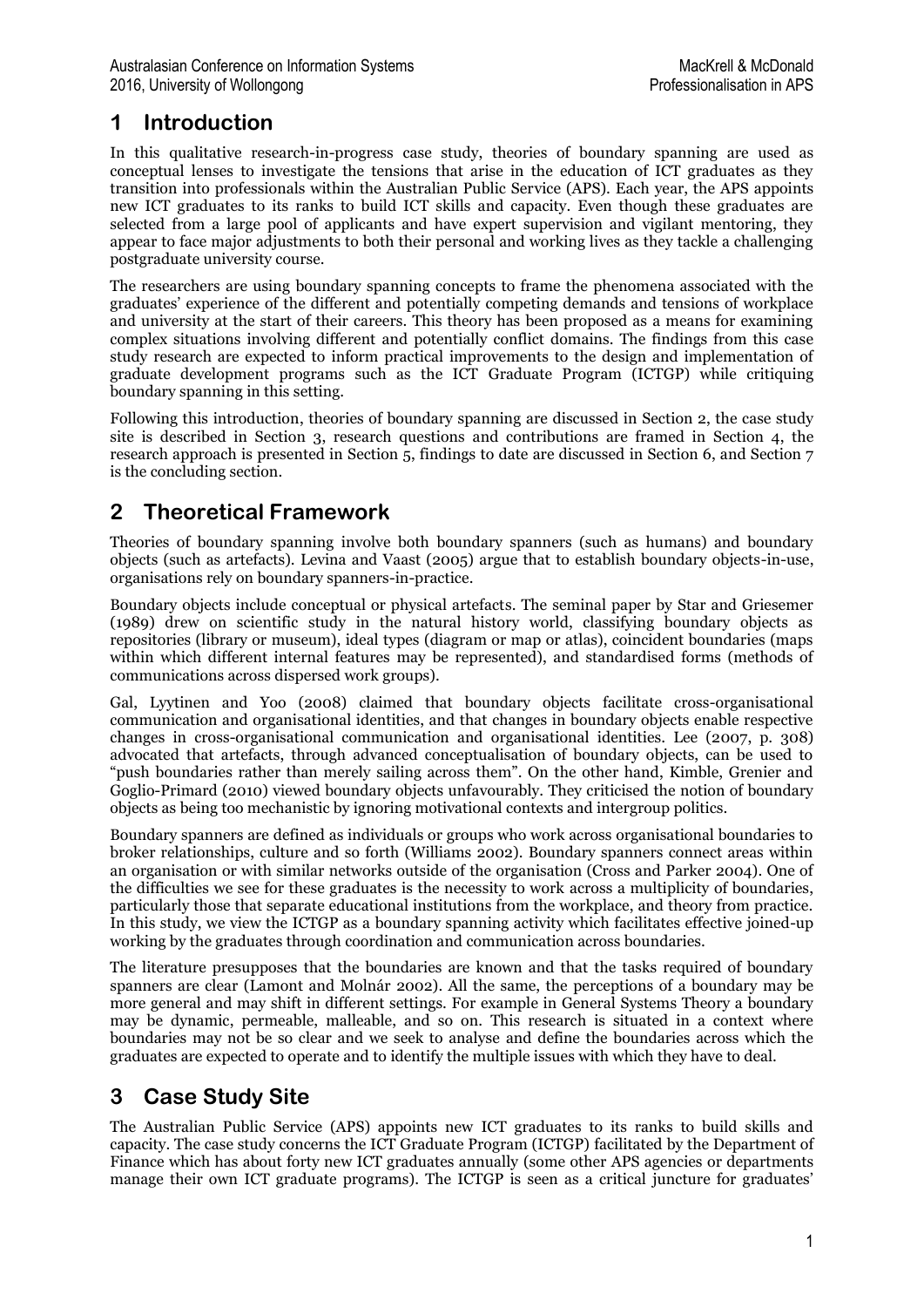careers in the APS as it provides an opportunity for them to learn about the way in which government operates. Overall, the ICTGP aims to instil a sense of professionalism in ICT recruits, thus equipping them for future leadership roles in the APS. A distinguishing feature of professionalism in the APS is its strong requirement for responsibility and accountability at all levels. The ICTGP addresses this requirement by emphasising evidence-based action as a key attribute of graduates' activity.

ICT graduates are engaged in an educationally challenging, year-long induction program. The ICTGP comprises a university course, the Graduate Certificate in Government Informatics delivered by the University of Canberra, and a range of professional development activities arranged by the Department of Finance (as the ICTGP organising agency), the Australian Public Service Commission, their home agency or department and the Australian Computer Society (ACS). The Graduate Certificate is a single unit which accounts for about twenty percent of a graduate's working week throughout the year, with the rest of their week devoted to agency business as usual ICT work. The course has two components:

*Project-based learning:* Graduates within an agency form a team to develop, manage and deliver an agency-defined project incorporating technical and organisational elements. The project reinforces and develops graduate knowledge of teamwork and project management and contextualises these within agency development practices. It allows those issues of significance to an agency to be explored in practice, for example, security, systems architecture, local project management and so on.

*Work-integrated learning and research-led education:* Each month the theory, research and practice literature of a topic is introduced to graduates in face-to-face events supplemented with online material. The topics include Professionalism (including Ethics and Communication), Enterprise Architecture, Information Security, Data Science, etc. For each topic, a graduate uses an online portfolio (e-portfolio) to record their activity in exploring the topic using the following steps:

- 1. research the general principles, theory, language, best practice and sources of knowledge about the topic;
- 2. investigate the policies and processes the agency has adopted to address the topic;
- 3. observe the reality of how 1 and 2 play out in the day-to-day workplace by documenting individual experiences;
- 4. analyse and critique the alignment of points 1 to 3, producing insights and considering what might be done to improve knowledge and practice;
- 5. and, in cases requiring action, study the specific case carefully, consider the relevant theories and principles (above), look to alternative possible actions and their likely outcomes then plan action, design, develop, test, execute, follow-up and review.

Most topics iterate and recur as the year progresses, so, by repeatedly following the steps above on each topic, graduates become better practitioners and importantly, more experienced at using a professional, evidence-based approach.



Figure 1 – Portfolio Topic Iteration

Figure 1 shows an example of the process using the topic Information Security. On the first iteration, the graduate comes to grips with security principles, investigates his or her agency's security policies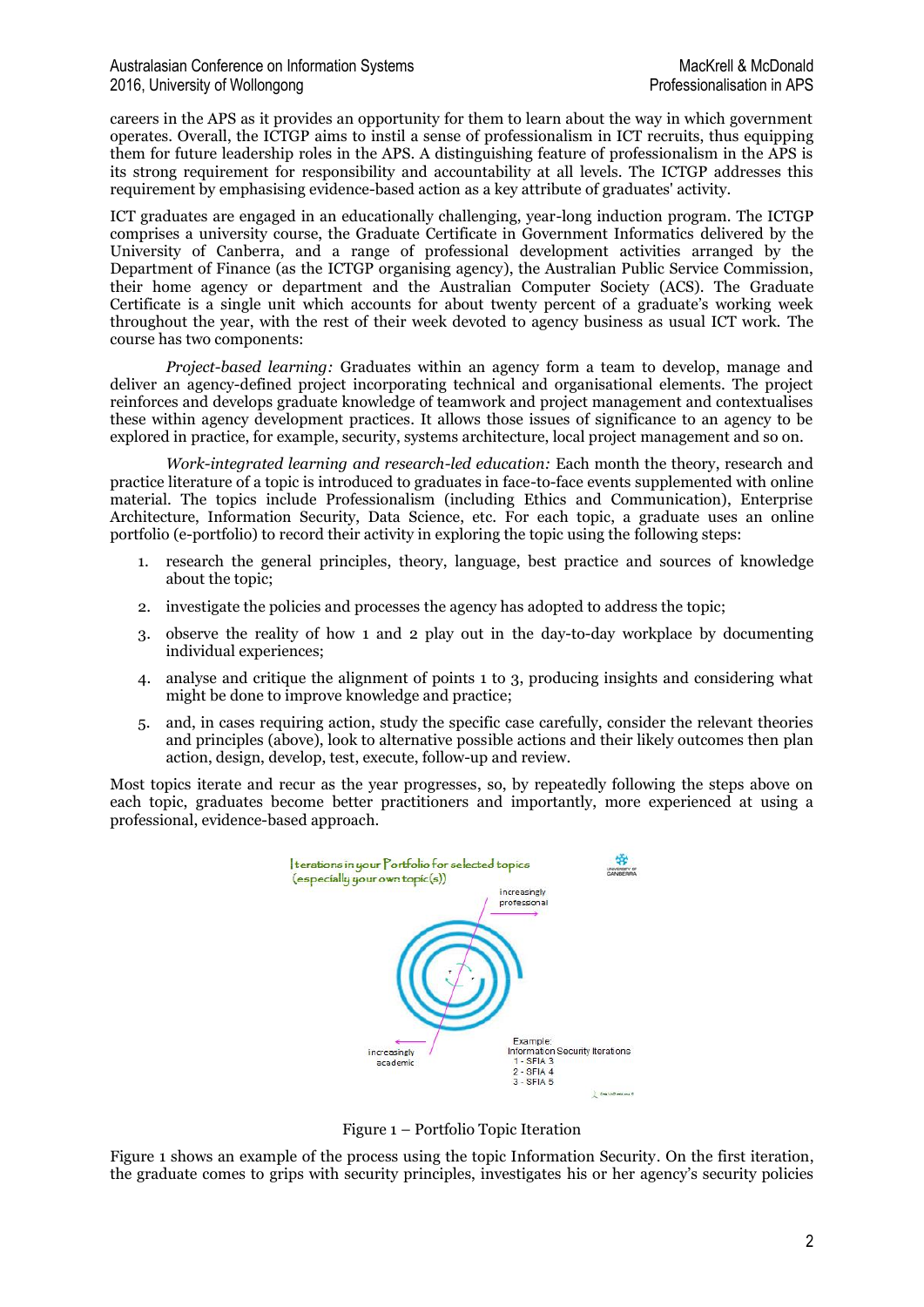and observes the practices-in-use. On the next iteration, the graduate may look at a specific security case and come to some conclusion based on additional research. As more iterations are completed, the graduate becomes more expert, possibly being able to meet increasing levels in the Skills Framework for the Information Age (SFIA), used by the ACS and the APS as a means for assessing skill.

Graduates are provided with resources specific to their situation as well as regular encouragement and feedback through workplace supervision and academic mentoring. It is apparent that during their first year in the APS, ICT graduates are required to undergo a considerable amount of training whilst also facing increasing responsibilities. Concurrent to undertaking the ICTGP, graduates face mounting commitments to their immediate workplace and colleagues. In addition, for many graduates, this is their first paid job, their first experience of living away from home, and their first time living in Canberra, thus adding to the pressures they face. In this study, the researchers intend to investigate the issues faced by ICT graduates as they navigate and span workplace domains.

### **4 Research Aims and Contributions**

Using the notions of boundary spanning theory and the case study site described above, the researchers have derived preliminary research questions to focus the study on how the theory plays out in this case study, and what we can learn from the case study using the theory. The preliminary research questions are:

- 1. What insights does examining the ICTGP bring to Boundary theory? For example, what constitutes a boundary? What are the attributes of these boundaries and the domains behind them?
- 2. What issues do the various ICT graduates face and how does boundary theory account for them? How do graduates span the multiple boundaries to address the issues they face?
- 3. What actions can be taken as a result of research questions 1 and 2 and does boundary theory provide a means of identifying the likely outcomes of those actions?

The ICTGP is designed to provide ICT graduates with the skills and knowledge to operate effectively as ICT professionals in the APS and to develop into future managers and leaders. This research will benefit the APS through providing information on the educational and mentoring support and graduates qualities required to optimise the graduates' effectiveness to their agency. The findings of this study can be used to inform improvements to the design and implementation of graduate professional development programs beyond those of the Graduate Certificate in the ICTGP.

This research has several contributions to make. Firstly, it will benefit the academic community since it will enable analysis into different organisational domains, including what and where they are, the boundaries they are situated within, the attributes and the challenges associated with navigating multiple domains. This aspect of boundary spanning is under-researched especially in the environment of ICT in the APS.

Secondly, this research will benefit graduates through providing them with the opportunity to explore their perceptions, expectations, fears and doubts regarding their experiences as a graduate and their career in the APS more broadly. Subsequent cohorts will benefit from putative changes to the course as a result of the findings of this research.

Finally, there will be benefits for the APS and the agencies participating in the ICTGP. These organisations will be provided with a report on broad themes, workforce diversity being one, that are emerging from the research. The report will contain only aggregated data, not individual accounts and will outline key challenges faced by participants. The report will be provided to the Department of Finance (as the ICTGP coordinating agency) which will decide whether to disseminate it further.

## **5 Research Approach**

This research is using a qualitative case study approach focussing on the ICTGP, with emphasis on the Graduate Certificate in Government Informatics. This approach is warranted as the research phenomena is the ICT graduates' experiences, and this needs to be examined in situ with an understanding of the critical contextual factors, social processes and dynamics (Yin 2013). Qualitative case studies typically combine data collection methods such as observations, document analysis, interviews and questionnaires and use triangulation of data sources to ensure confidence in the rigor of the research process. This research project follows that typical pattern.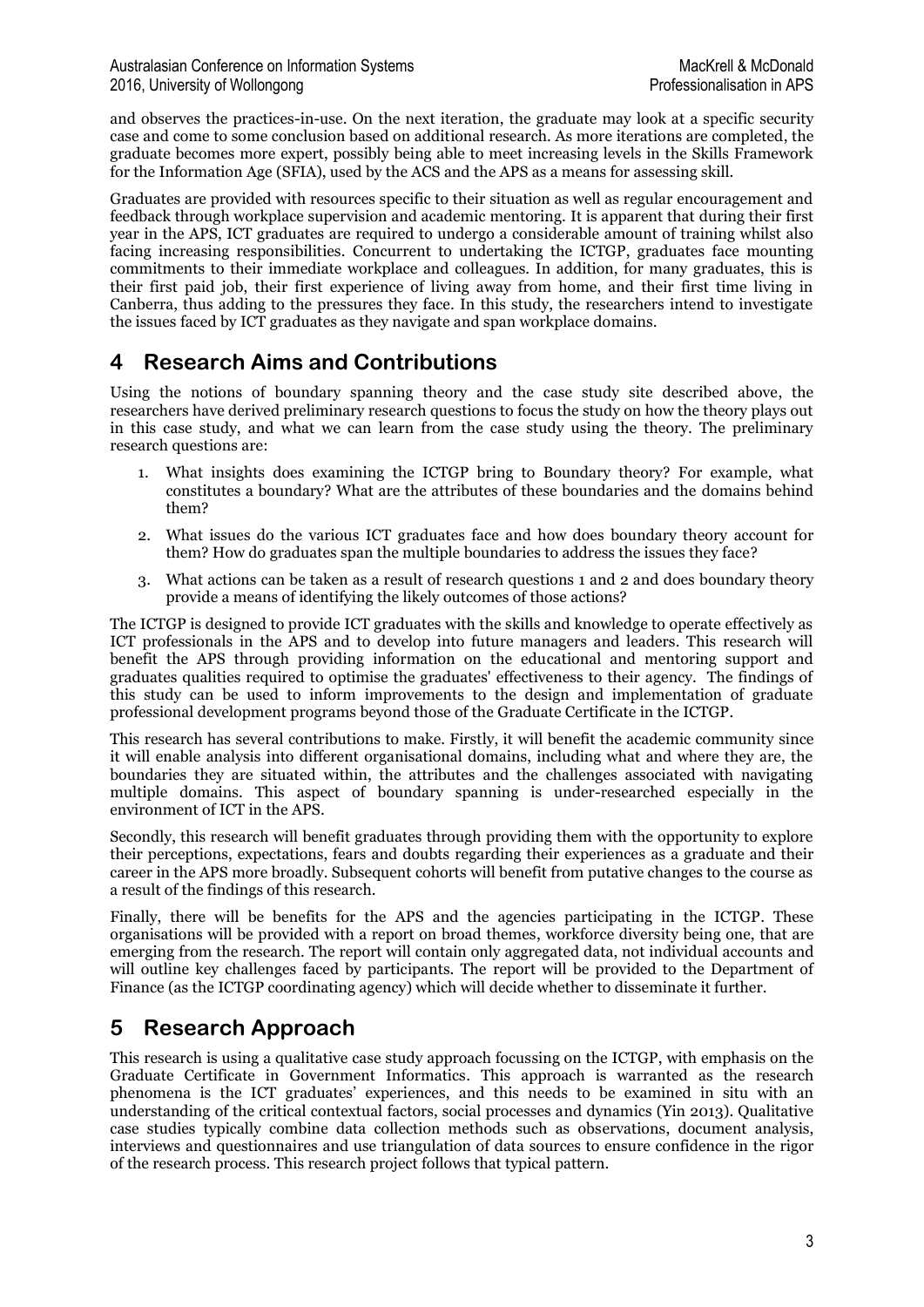### **5.1 Observations**

Participant observations of current ICT graduates are taking place at University-arranged events, in meetings and at agency site visits by UC academics as researchers. Site visits are mentoring activities undertaken by the appointed academic of each small team of graduates. Sometimes the agency's graduate coordinator and/or graduate supervisor participate in the site visits. Due to conflicts of interest from academics as educators in the Graduate Certificate for the current cohort, no specific research questions are asked and no data collected although observations of the graduates, as they think and speak naturally about their experiences, may inform future questions. As observers, academics are in a position to interpret boundary spanning events and see boundary objects in context.

### **5.2 Document Analysis**

Document analysis complements observations, interviews and questionnaires. Key documents are the graduates' e-portfolios written in critical style and submitted as assessments to UC academics during their Graduate Certificate studies. At the time of writing, e-portfolios of the 2015 cohort are being analysed through the conceptual lenses of boundary theories in an effort to identify key informants. Reflective writing of workplace activities by students is fitting, using tools such as personal journals and presentations (Pavlovich 2007). Critical reflection is even more desirable to encourage students to recognise strengths and weaknesses of their work, to apply educational theory to workplace practices, and to ascertain future learning needs (Jackson 2014, p. 3).

Finally, other documents deemed to be relevant to the research may be obtained from the departmental graduate program coordinators for analysis. These include the UC Graduate Certificate course convenor's evaluation report which has been prepared at year's end according to APS criteria.

#### **5.3 Interviews**

Participants will be identified through adopting the purposive sampling technique. Purposive sampling has been defined as a "non-probability sampling method in which the researcher selects participants based on personal judgement about which ones will be most informative" (Polit and Beck 2008, p. 763). Key participants are the ICT graduates who will be selected based on their thoughtful reflective writings during the previous year. Agency supervisors of these participants may also be selected to participate, as well as agency graduate program coordinators, APS career development support (CDSO) team members, the Department of Finance, and UC academics, all of whom mentor and support the ICT graduates. These supervisors and mentors are expected to provide an alternative view from that of the graduates. Following the identification of graduates, the research team will obtain contact details from the Graduate Certificate course convenor.

The research team has UC Ethics Committee clearance and is following the guidelines of the National Statement on Ethical Conduct on Human Research (Australian Government 2015). All participants will be provided with a research consent package (the participation information sheet and consent form) to gain their informed consent before any data from, or concerning, them is collected. The research team will email potential participants inviting them to participate in the study, and will attach the study consent package for information. This document outlines the background into the study, its aims and what participation will entail. It also provides information regarding data storage and assurances regarding participant privacy and anonymity. If the individual agrees to participate in the study, a member of the research team will follow up with a phone call and email to confirm and ascertain availability for an interview.

Initially during 2016, around twenty ICT graduates from the previous year's cohort (identified from analysis of their e-portfolios) and some supervisors and mentors will be invited to undertake one-onone in-depth semi-structured interviews at a location near to, but not necessarily in their agency at a pre-arranged time. The same participants may be invited to follow-up interviews in 2017 and 2018 to determine the apparent influence of the ICTGP on career advancement. With the agreement of each participant, interviews will be audio-recorded for detailed and accurate transcription and analysis purposes. The interviews will last thirty minutes to one hour. Then in 2017, about twenty graduates from the 2016 cohort will be interviewed.

In the interviews, each participant will be asked about their experiences as a graduate, the different domains they operate within and any challenges associated with working across these domains. In addition, they will be asked how they navigate these domains and the knowledge, skills and support they think they need to do so professionally. Please see Appendix 1. Professionals need to learn how to work in and manage complex situations that encompass uncertainty, instability, uniqueness, and value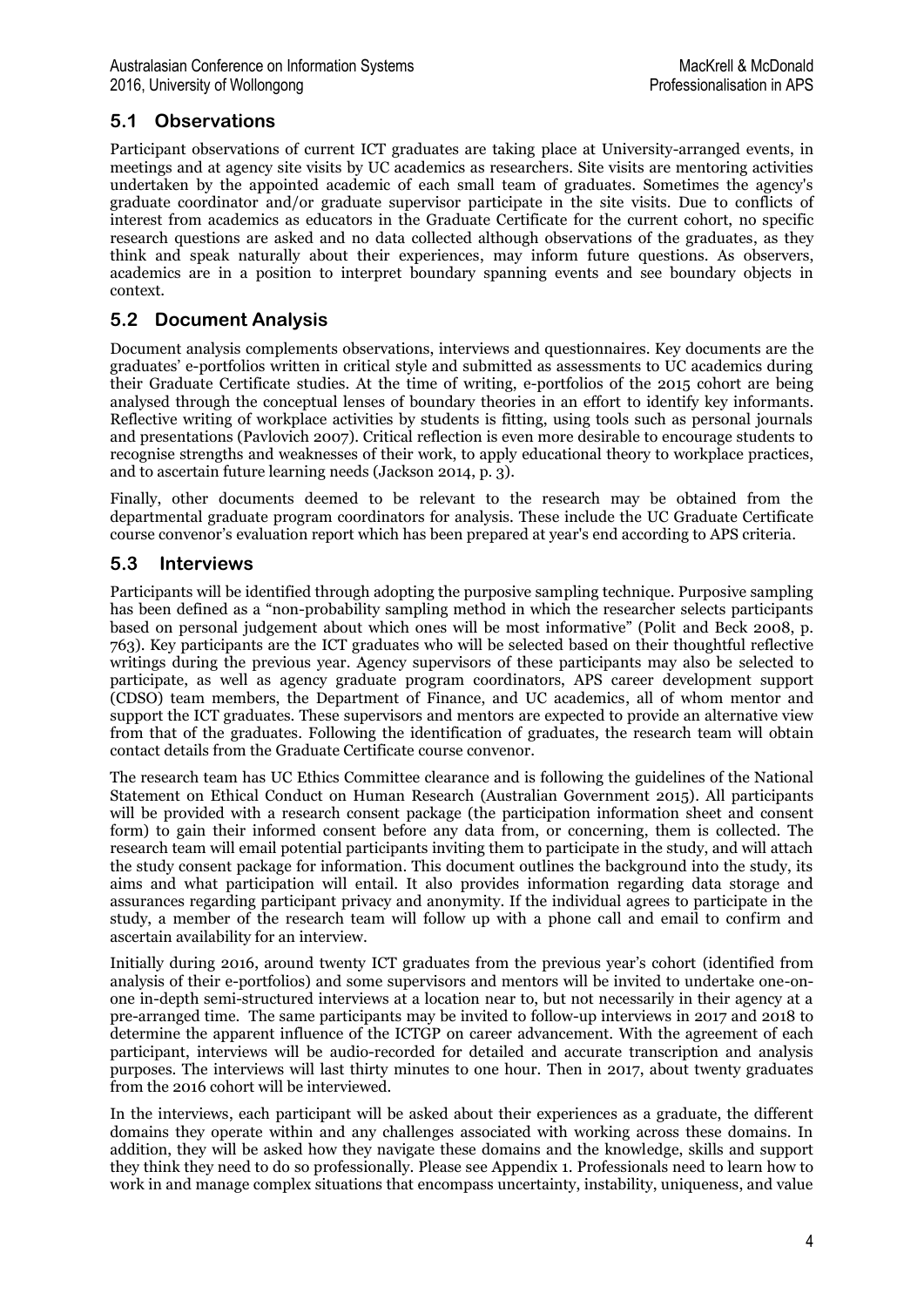conflicts. Professional attributes include demonstrating integrity and maturity when dealing with others and, at the highest level, acting in a way that encompasses leadership and emotional intelligence (Litchfield, Nettleton and Taylor 2008).

In the interviews with supervisors and mentors, questions will be similar to those asked of the graduates with the possible addition of questions associated with their roles. The interviews are designed to enable the research team to explore perceptions regarding the development of ICT graduates in the Australian Public Service.

### **5.4 Questionnaires**

Interviews of the ICT graduates will be accompanied by a non-compulsory survey-style questionnaire with demographic questions such as gender and age, whether English is their first language, tertiary qualification, tertiary institution where their undergraduate award was attained, prior work experience, location before coming to Canberra, and relocation anxieties. The purpose of these questions is to make sense of the qualitative interview data related to gender, age, experience and cultural diversity of the ICT graduates.

## **6 Preliminary Findings**

To date, findings are preliminary, based solely on observations of 2016 ICT graduate interactions with mentors and supervisors and limited document analysis of e-portfolios from the 2015 cohort of graduates. The data analysis was concerned with the concepts of boundaries and domains and the insights garnered in response to the three research questions. These concepts and insights will be further explored in interviews and questionnaires to address the issues faced by the ICT graduates and the likely outcomes from spanning (or not spanning) boundaries of domains.

*Tentative boundaries*, and the domains behind them, are identified as follows:

Theory/Practice Boundary: While Kurt Lewin (1951) may well have said "that there is nothing so practical as a good theory", observation suggests that graduates coming into the course retain the view that 'academic' means an abstract thing of no practical value. The course attempts to span this boundary by having graduates look for instances where particular theories play out in practice, and, conversely, by analysing situations to see what theories might account for them. Does this approach cast a different light on the nature of theory, broadening it to include 'good practice' and clear wellgrounded concepts?

Undergraduate/Postgraduate boundary: The Australian Qualifications Framework spells out differences between level 7 and 8/9 courses. Are these differences ones of discontinuity or just more of the same? What influences do previous educational experiences of the graduates have on their capacity to handle the course?

Profession/Employee or Trade Boundary: The attributes of a professional can be seen as different from those of an employee or tradesperson. The professional takes responsibility for evidence-based action in new situations while the tradesperson follows rules and standards. Observation suggests most graduates coming into the course have been trained as academic tradespeople who demand rules and standards to respond to rather than taking initiative and seeking the knowledge they need to professionally address the situations they find themselves in.

University/Workplace Boundary: An over-the-top characterisation would see the APS workplace as one of task allocation, performance reviews, plans and schedules, nine-day fortnights, separation of work from personal and social life etc, while the traditional university is one of the exploration of ideas, freedom of thought and discussion, engagement in university life, then the final exam. In reality, today's university units are characterised by strict curricula, objective-driven content, explicit tasks, assessment criteria and rubrics that could as well be APS work. Can the Graduate Certificate in Government Informatics course make modest attempts to redress the trend? It has some hallmarks of a more traditional university, for example, graduate-led assessment criteria as they need to determine the quality attributes of their own work and no grades (pass/fail).

Boundary between Agencies: Over a dozen agencies are involved in the course, all with different missions and cultures. Can the ICTGP be a mechanism for facilitating communication across social groups and collective sense-making among graduates?

ICT/General Public Service Work: The ICT domain within APS agencies has always been rather separate from the rest of the agency (Ogbonna and Harris 2007), yet in most cases graduates work on projects with line management from 'business' areas. The boundary between these two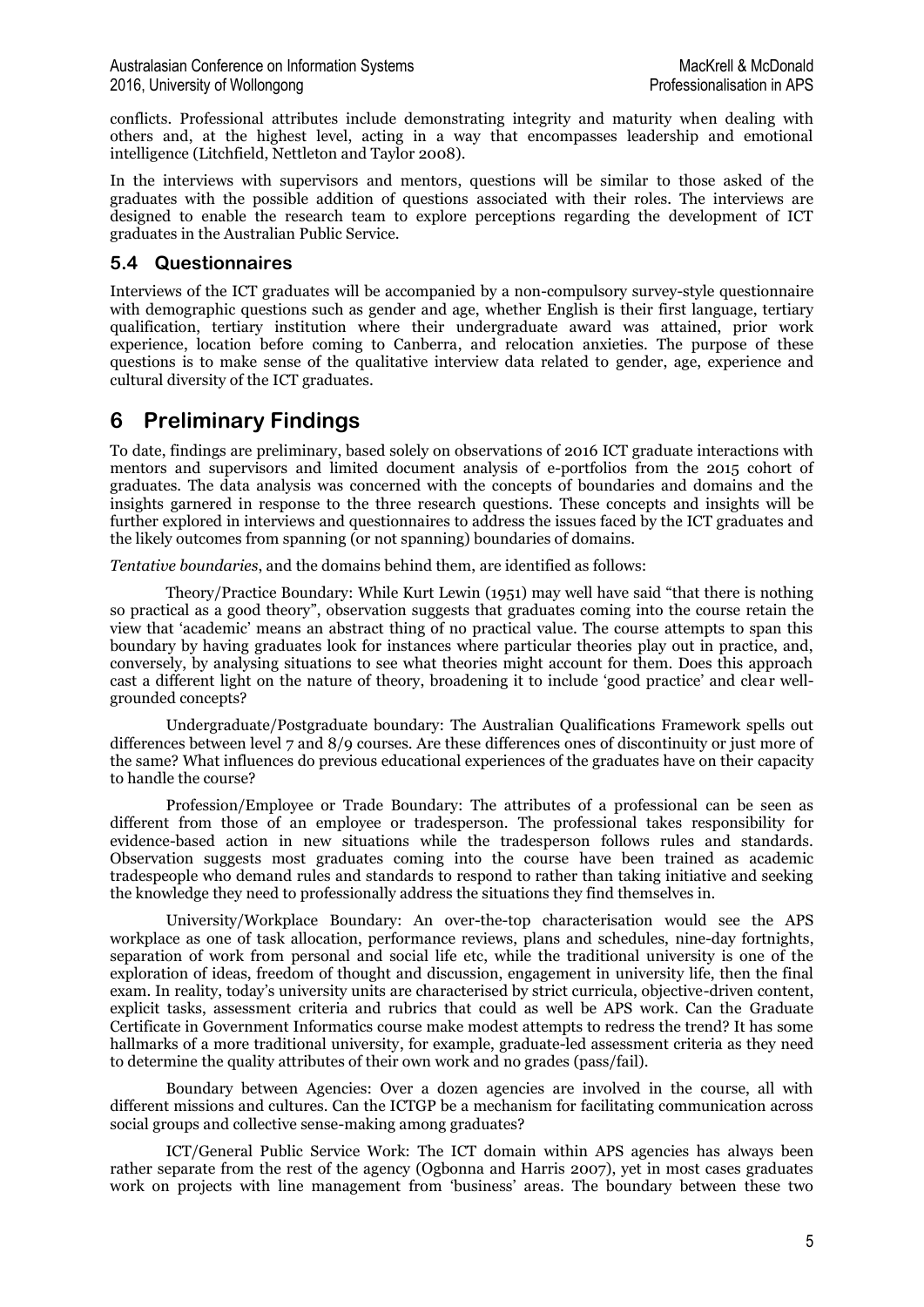domains is spanned through systems artefacts, modified processes and individuals capable in both. How can a course engender this capability?

Open/Secure Boundary: The security requirements of the APS means that in some cases graduates needs to be very careful about what perceptions they allow to cross the border from the restricted internal agency environment to the open academic environment.

*Tentative boundary spanners*: A finding of the research is the casting of academics engaged with the course as boundary spanners. As such, different skills are required of them than those needed in a normal university course. A clear understanding of the domain of public service workplace attitudes and mores is required as well as a clear understanding of the nature of theoretical and research domains. Both of these understandings have to be contextualised in a wide range of different forms of ICT used across different agencies from some of the oldest legacy systems to experimental technologies. And further needs to be contextualised in the aims of the course itself, specifically graduate autonomy and leadership. There is a sense in which the graduates are being educated to be boundary spanners themselves.

*Tentative boundary objects*: The assessment tasks and course material of the Graduate Certificate may be considered boundary objects-in-use. It is these that embody the design principles of the course.

## **7 Conclusion**

The findings are showing how theories of boundary spanning can provide a coherent lens for analysing a complex situation in a way that raises further questions and suggests new areas for course design. Findings that arise are expected to influence the future design of the Graduate Certificate and provide greater knowledge of theories of boundary spanning. The research is entering its interview and questionnaire stage from which much more detail and, hopefully, new insights will emerge.

## **8 References**

- Cross, R. and Parker, A. 2004. *The Hidden Power of Social Networks: Understanding How Work Really Gets Done in Organizations*. Harvard Business School Press. Boston, Massachusetts.
- Gal, U., Lyytinen, K. and Yoo, Y. 2008. "The dynamics of IT boundary objects, information infrastructure, and organizational identities: the introduction of 3D modelling technologies into the architecture, engineering, and construction industry". *European Journal of Information Systems*. (17). pp. 290-304.
- Jackson, D. 2014. "Employability skill development in work-integrated learning: Barriers and best practice". *Studies in Higher Education*. DOI: 10.1080/03075079.2013.842221.
- Kimble, C., Grenier, C. and Goglio-Primard, K. 2010. "Innovation and Knowledge Sharing Across Professional Boundaries: Political Interplay between Boundary Objects and Brokers". *International Journal of Information Management.* (30:5). pp. 437 - 444.
- Lamont, M. and Molnár, V. 2002. "The study of boundaries in the social sciences". *Annual Review of Sociology*. (28), pp. 167-195.
- Lee, C. 2007. "Boundary negotiating artifacts: Unbinding the routine of boundary objects and embracing chaos in collaborative work". *Computer Supported Cooperative Work*. (16). pp. 307– 339.
- Levina, N. and Vaast, E. 2005. "The emergence of boundary spanning competence in practice: Implications for implementation and use of information systems". *MIS Quarterly.* (29:2). pp. 335-363.
- Lewin, K. (1951). "Field theory in social science: Selected theoretical papers". D. Cartwright. (Ed.). Harper & Row. New York NY.
- Litchfield, A., Nettleton, S. & Taylor, T. 2008. "Integrating work-ready learning into the university curriculum contextualised by profession". *Proceedings of the Conference for Work-Integrated Learning: Transforming Futures*. Sydney Australia.
- Ogbonna, E. and Harris, L. C. 2007 "Developing internet operations and subcultural dynamics: An exploratory study". *Journal of Organizational Change Management*. (20:3). pp. 388-408.